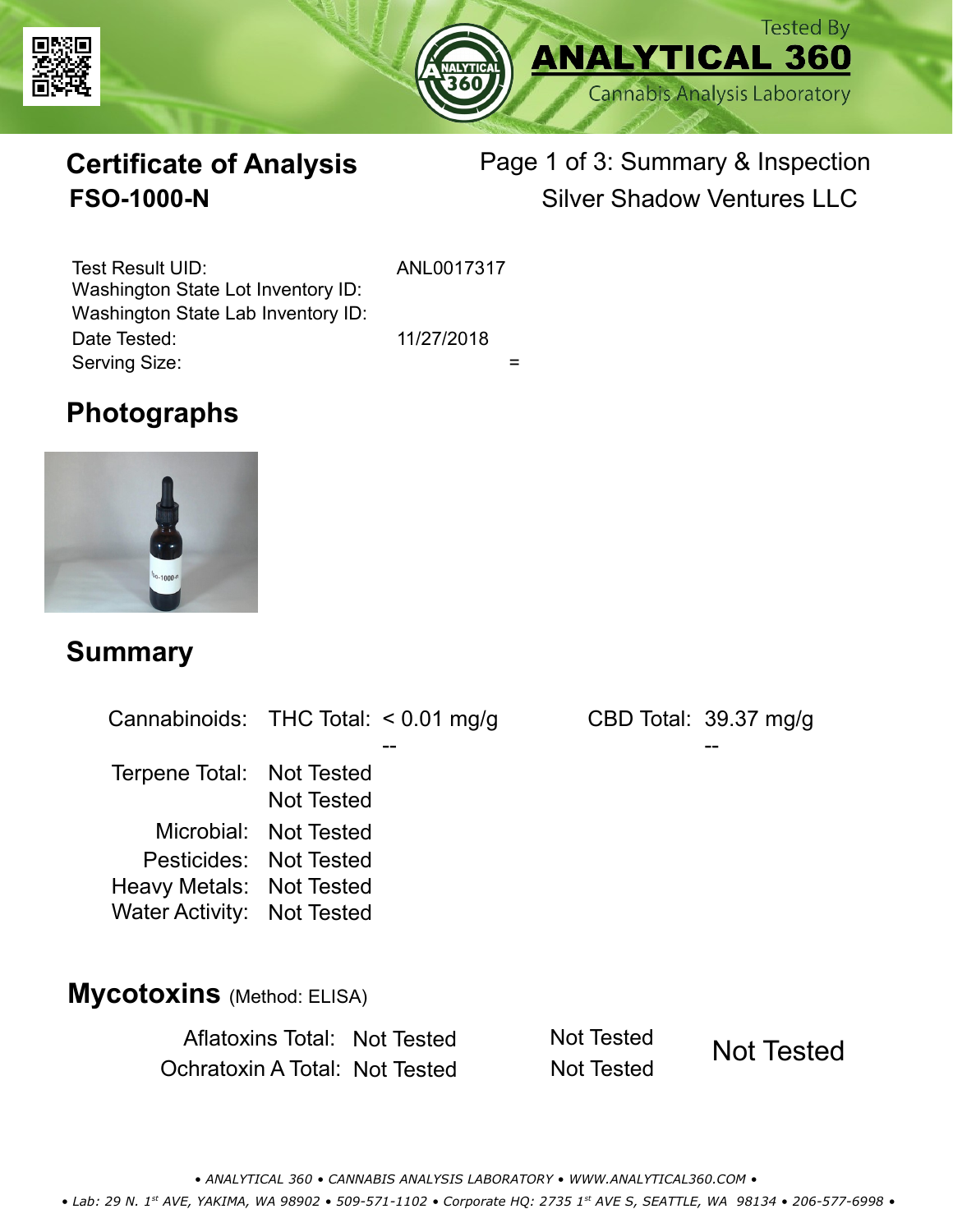



# **Certificate of Analysis** Page 2 of 3: Summary & Inspection **FSO-1000-N** Silver Shadow Ventures LLC

| Test Result UID:                   | ANL0017317 |
|------------------------------------|------------|
| Washington State Lot Inventory ID: |            |
| Washington State Lab Inventory ID: |            |
| Date Tested:                       | 11/27/2018 |
| Serving Size:                      |            |

#### **Potency Profile (Method: HPLC-DAD)**

|                                                                                           | CBG-A                                                  | $< 0.01$ mg/g | -- |
|-------------------------------------------------------------------------------------------|--------------------------------------------------------|---------------|----|
|                                                                                           | <b>CBG</b>                                             | $< 0.01$ mg/g | -- |
| <b>CBG TOTAL</b><br>(CBG-A*0.878 + CBG) <sup>1</sup>                                      |                                                        | $< 0.01$ mg/g | -- |
|                                                                                           | $\Delta$ 9-THC-A                                       | $< 0.01$ mg/g | -- |
| $\Delta$ 9-THC                                                                            |                                                        | $< 0.01$ mg/g | -- |
|                                                                                           | $\Delta$ 9-THCV                                        | $< 0.01$ mg/g | -- |
|                                                                                           | $\Delta$ 8-THC                                         | $< 0.01$ mg/g | -- |
|                                                                                           | <b>CBN</b>                                             | $< 0.01$ mg/g | -- |
|                                                                                           | <b>THC-TOTAL</b><br>(THC-A * 0.877 + THC) <sup>1</sup> | $< 0.01$ mg/g | -- |
|                                                                                           | CBD-A                                                  | $0.15$ mg/g   | -- |
|                                                                                           | <b>CBD</b>                                             | 39.24 mg/g    | -- |
|                                                                                           | CBDV-A                                                 | $< 0.01$ mg/g | -- |
|                                                                                           | <b>CBDV</b>                                            | $< 0.01$ mg/g | -- |
|                                                                                           | <b>CBD-TOTAL</b><br>$(CBD-A * 0.877 + CBD)^1$          | 39.37 mg/g    | -- |
|                                                                                           | <b>CBC</b>                                             | $< 0.01$ mg/g |    |
| + 9-THCV + $\triangle$ 8THC + CBN + CBD + CBDV + CBG + CBC <sup><math>/2</math></sup>     | <b>ACTIVATED-TOTAL</b>                                 | 39.24 mg/g    |    |
| <b>TOTAL DETECTED CANNABINOIDS</b><br>TOTAL + THC TOTAL + CBD TOTAL + CBG TOTAL + D8THC + |                                                        | 39.37 mg/g    |    |

(CBDV TOTAL + THC TOTAL CBN + CBC + THCV)

(∆9THC + 9-THCV + ∆8THC

1 - Cannabinoid totals are adjusted to account for the decarboxylation of the cannabinoid acids. The reported total is the amount of the activated cannabinoid that would be if all of the<br>carboxylic acid has been removed th

2 - Cannabinoids that have been activated through decarboxylation (curing/storage of flowers, or heating/cooking of edibles, tinctures, & concentrates)

*• ANALYTICAL 360 • CANNABIS ANALYSIS LABORATORY • WWW.ANALYTICAL360.COM •*

 *• Lab: 29 N. 1st AVE, YAKIMA, WA 98902 • 509-571-1102 • Corporate HQ: 2735 1st AVE S, SEATTLE, WA 98134 • 206-577-6998 •*